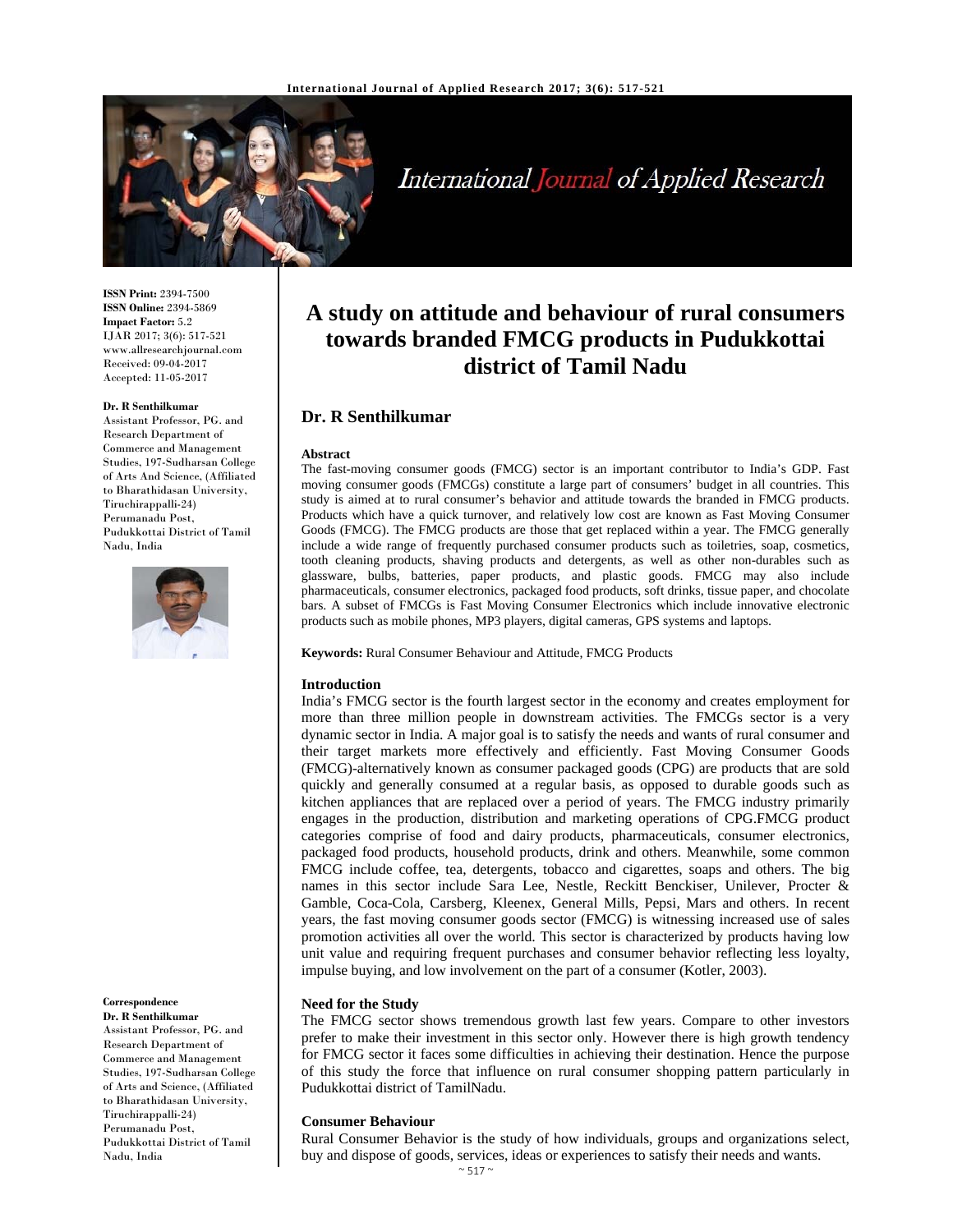Consumer behavior may be defined as the decision process and physical activity individuals engage in when evaluating, acquiring, using or disposing of goods and services. Several aspects of this statement need emphasis and elaboration so that their meaning can be more fully appreciated.

#### **Scope of the Study**

The present study target of Pudukkottai district rural consumers, understanding their behavior helps to identify the preference influence of brand in their purchase decision etc, on the purchase of particular FMCG product. The insight will help the manufactures to adopt new strategies which would help not only to attract new customer but also the maintain the loyalty of the existing customer, as in the present competitive scenario the consumer are prepared to choose their needs but also on the basic of personal interest shown by the manufacturers on them.

#### **Importance of the Study**

The study focuses mainly on the consumer behavior towards select Fast Moving Consumer Goods in Pudukkottai district of Tamilnadu, but with the prevailing trend, it is necessary to focus on the essence and emergence of vibrant in marketing efforts from the FMCG companies. Thus with more number of companies entering into the rural market, with a variety of products, it is a must for the companies to study the rural consumer behavior on FMCG. This study will highlight the attitude and behavior of rural consumer's behavior towards purchase of FMCG products.

#### **Statement of the Problem**

Fast Moving Consumer Goods (FMCG) are products that are sold quickly at relatively low cost. The profit from these products is relatively very small and the selling is in large quantities, so the cumulative profit on such products can be large. The productions of Fast Moving Consumer Goods Companies have massive competition and they are forced to find new ways of making money. They did this by learning the consumer common needs and buying motives, and to developing the solution. At present the consumers are more dynamic, their taste, preferences are also changing. The consumers are also looking product differentiation and the convenience offered. The consumer has certain expectation from branded items in terms of its quality, price and packaging. Thus, appropriate planning for market in terms of trade for channel infrastructure, technology and behavioral dimensions needs greater emphasis for achieving better economic efficiency. The consumers are finding various problems in selecting their expectation to know the consumer behavior in the purchase decision in the FMCGs products. In this back drop it is identified that there is a need for research work in the field of attitude rural consumer behavior of FMCG in the Pudukkottai district of Tamilnadu.

#### **Objectives of the Study**

The objective of the study is to understand the rural consumer buying behavior towards FMCG products. For this the objectives of the research work are as under:

- 1. To study the attitude of consumer behavior towards purchase decision towards FMCG in Pudukkottai district of TamilNadu.
- 2. To find the awareness about the FMCG products.
- 3. To understand the overall satisfaction level of respondent using FMCG products.
- 4. To analyze the socio, economic profile of rural consumers and their attitude towards buying products.
- 5. To study the valuable findings and suggestions, conclusion.

#### **Review of Literature**

Gihan Wijesundera (2010) [4] in this article "Factors influencing the demand of beauty soap among female consumers in the greater Colombo region " Purpose of this study is to explore how the marketing mix  $\&$  demographical factors influence the brand preference & Purchasing behavior of beauty soap among the female consumers in the greater Colombo region. The results indicated that there were statistical relationship between price, product, education, occupation and brand preference and there was no statistical relationship between place, promotion, age, income level, marital status, skin type, social factors, and substitute product with the brand preference. Thus the research concludes that the price, product, education & occupation are only having a statistical relationship with the brand preference of female consumers in the greater Colombo region.

Suresh Bhagwat  $(2011)$ <sup>[3]</sup> in his e-article "FMCG Markets" to contribute in Indian rural Economy perspective in global era" The study focuses their efforts on empowering the rural consumer with the latest trends and technology and teaches them ways to improve their standard of living.

B.V.N.G. Chandrasekhar (2012) [1] in his study, "Consumer Buying Behaviour and Brand Loyalty in Rural Markets: FMCG", aims to study brand loyalty of various brands in rural markets and identity the presence and the importance of local brands.

Chitra. R  $(2014)$  <sup>[2]</sup> "an empirical study on customers purchase intention towards branded apparels, "this paper aims to study factors affecting customers" Purchase intention towards branded apparel. Purchase intention is explained in terms of general consumer variables (normative influence, consumer confidence) and brand specific variables (Perceived quality emotional value).

Rajesekaran, B and Saravanan, P.A (2014)<sup>[5]</sup> highlighted, "Consumer satisfaction on fast moving consumer goods". The study throws on the attitudes, values, beliefs and perception of the consumers with regards to the consumption of fast moving consumer goods. To study the brand preference of fast moving consumer goods, the preference and opinion of consumer towards popular brands have been taken into consideration.

### **Sampling Design**

The study is based on the convenience sampling method was adopted for the study. The study is confined to Pudukkottai district only. Since the size of universe is infinite, the researcher decided to select a sample size of 362 respondent rural consumers. Pudukkottai district comprises of six taluks namely, Alangudi, Aranthangi, Keeranur, Ponnamaravathy, Thirumayam and Viralimalai. In all 362 respondents are chosen from different age groups classifying them on the basis of literacy with the help of structured and Interviews and discussions with these respondents the information for this survey is gathered, the classified such as (i) Demographic Variables (ii) Opinion of economic status consumer purchasing of Fast Moving Consumer Goods (FMCG).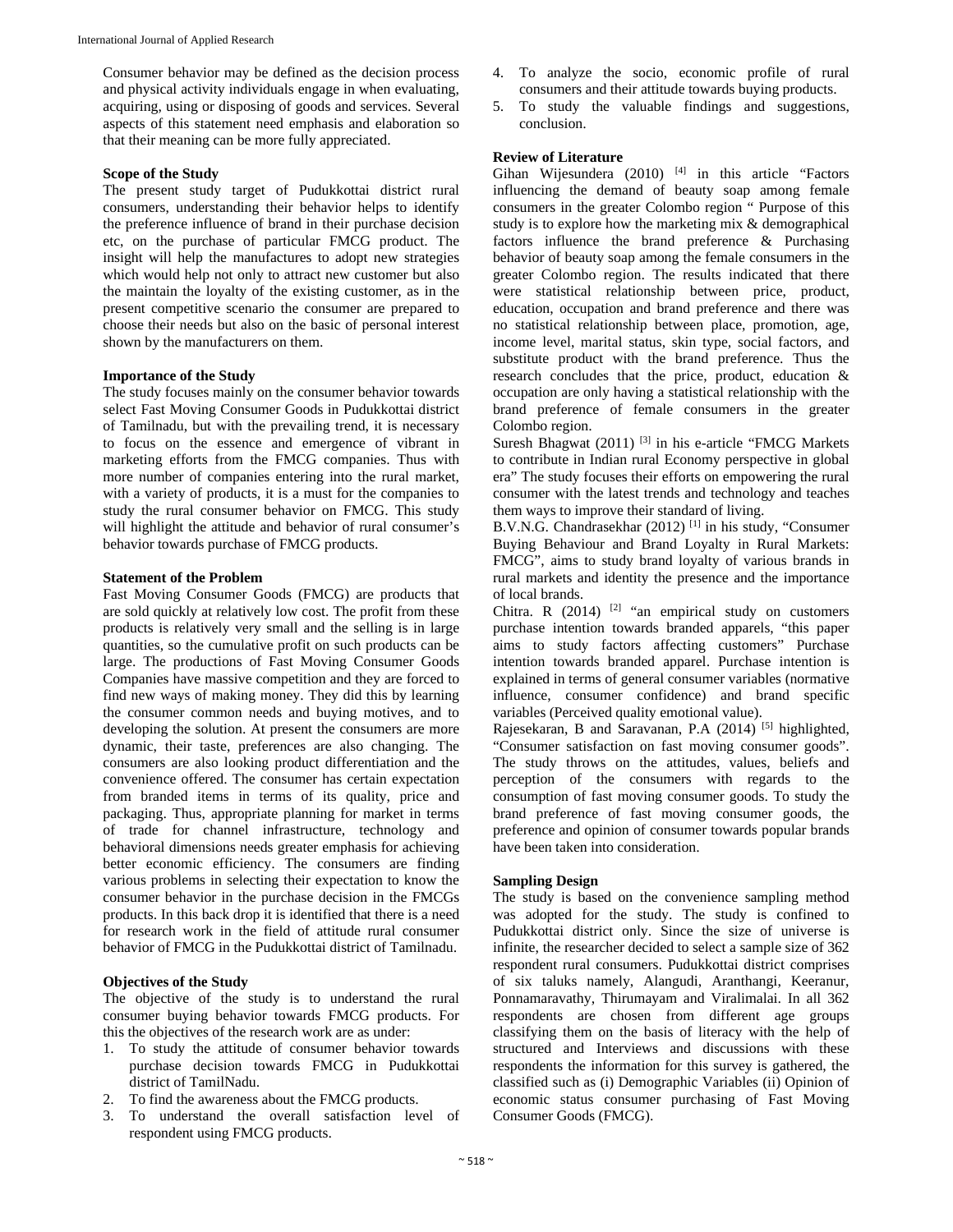#### **Research Design**

This research is descriptive in nature as the study aims to find out the rural consumer behavior about FMCG product. The study is carried out the naturalistic observation and survey questioning, which are attributes of descriptive research.

#### **Data Collection Techniques**

The sources of data are primary as well as secondary. Primary data are collected through a survey of the rural customers, using a well framed questionnaire. Information is also gathered through secondary sources like books, journals, magazines, dailies, and from the Internet. The data collected from the two sources as scrutinized, analyzed, edited and tabulated.

#### **Designing the Questionnaire**

Questionnaire is designed by the researcher in such a way that there are several questions designed on the basis of scaling namely Likert type scales which have five scales like Excellent

 (Strongly agree), Very Good (Agree), Good (Neutral), Average (Disagree), Bad (Strongly disagree). This enables the respondent to answer the questions in a structured manner by choosing one option among five options. It provides a sense of comfort by choosing the precise answers. Each construct has minimum five sub constructs related to the key factor of the main construct.

**Analysis of Data**

| Sl. No. | Table No. | <b>Demographic Variables</b>      | <b>Classification of Variables</b> | No. of Respondent's | Percentage (%) |
|---------|-----------|-----------------------------------|------------------------------------|---------------------|----------------|
|         |           |                                   | Below 25 Years                     | 134                 | 37             |
| 1.      | 1.1       |                                   | 26-35 Years                        | 94                  | 26             |
|         |           | Age:                              | 36-45 Years                        | 65                  | 18             |
|         |           |                                   | 45-Years & Above                   | 69                  | 19             |
|         |           |                                   | <b>Total</b>                       | 362                 | 100            |
| 2.      | 1.2       | Gender:                           | Male                               | 228                 | 63             |
|         |           |                                   | Female                             | 134                 | 37             |
|         |           |                                   | <b>Total</b>                       | 362                 | 100            |
| 3.      | 1.3       | <b>Marital Status:</b>            | Married                            | 257                 | 71             |
|         |           |                                   | Unmarried                          | 105                 | 29             |
|         |           |                                   | <b>Total</b>                       | 362                 | 100            |
| 4.      | 1.4       | <b>Educational Qualification:</b> | Illiterate                         | $\overline{07}$     | 02             |
|         |           |                                   | School Level                       | 44                  | 12             |
|         |           |                                   | Graduate or Diploma level          | 134                 | 37             |
|         |           |                                   | PG level                           | 91                  | 25             |
|         |           |                                   | Professionals                      | 79                  | 22             |
|         |           |                                   | Others specify                     | 07                  | 02             |
|         |           |                                   | <b>Total</b>                       | 362                 | 100            |
|         | 1.5       | Occupational Status:              | Student                            | 54                  | 15             |
|         |           |                                   | Self-employed                      | 98                  | 27             |
|         |           |                                   | Professional                       | 39                  | 11             |
| 5.      |           |                                   | Housewife                          | 83                  | 23             |
|         |           |                                   | <b>Business</b>                    | 36                  | 10             |
|         |           |                                   | Government employee                | 41                  | 11             |
|         |           |                                   | Private employee                   | 11                  | 03             |
|         |           |                                   | <b>Total</b>                       | $\overline{362}$    | 100            |
|         | 1.6       | Monthly Income:                   | Less than Rs.5,000                 | 29                  | 08             |
|         |           |                                   | Rs.5,001-10,000                    | 119                 | 33             |
| б.      |           |                                   | Rs.10,001-15,000                   | 94                  | 26             |
|         |           |                                   | Rs.15,001-20,000                   | 43                  | 12             |
|         |           |                                   | Above Rs.20,000                    | 77                  | 21             |
|         |           |                                   | <b>Total</b>                       | 362                 | 100            |
| 7.      | 1.7       | Family Type:                      | Joint                              | 087                 | 24             |
|         |           |                                   | Nuclear                            | 275                 | 76             |
|         |           |                                   | <b>Total</b>                       | 362                 | 100            |
| 8.      | 1.8       | Family Size:                      | Less than 3                        | 109                 | 30             |
|         |           |                                   | 3-4 members                        | 156                 | 43             |
|         |           |                                   | 5-6 members                        | 051                 | 14             |
|         |           |                                   | More than 7 members                | 047                 | 13             |
|         |           |                                   | <b>Total</b>                       | 362                 | 100            |
| 9.      | 1.9       | Family Bread Winners:             | Up to 1 members                    | 235                 | 65             |
|         |           |                                   | 2 to 3 members                     | 116                 | 32             |
|         |           |                                   | 4 to 5 members                     | 007                 | 02             |
|         |           |                                   | Above 6 members                    | 004                 | 01             |
|         |           |                                   | <b>Total</b>                       | 362                 | 100            |

**Table 1:** Demographic Variables of Fast Moving Consumer Goods

**Source:** Primary Data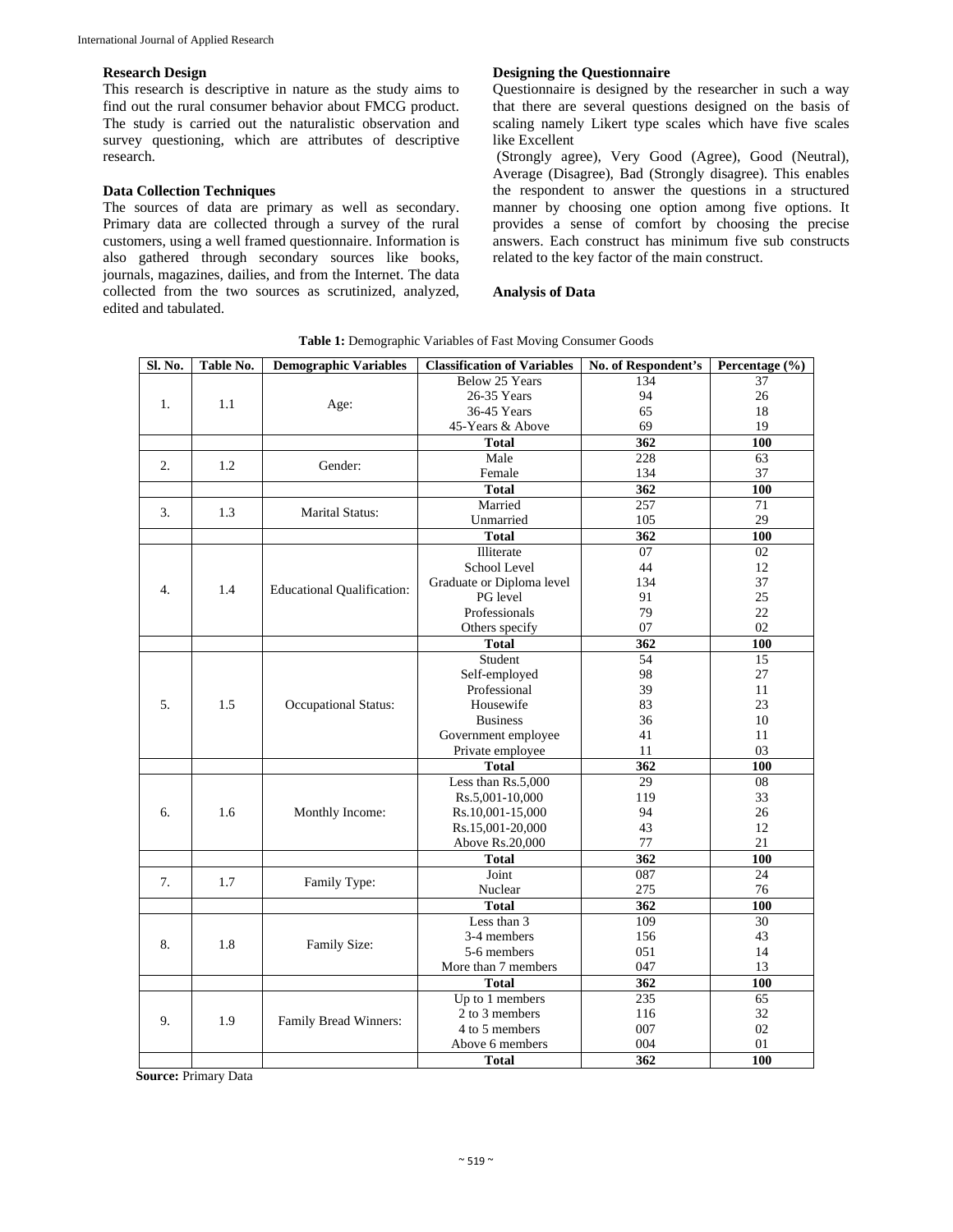| Sl. No. | Table No. | <b>Classification of Variables</b> | <b>Opinion of Rural</b><br><b>Consumer of Variables</b> | No. of Respondent's | Percentage<br>(%) |
|---------|-----------|------------------------------------|---------------------------------------------------------|---------------------|-------------------|
| 1.      |           | Fmcg's Awareness:                  | Yes                                                     | 167                 | 46                |
|         | 2.1       |                                    | N <sub>0</sub>                                          | 195                 | 54                |
|         |           |                                    | <b>Total</b>                                            | 362                 | 100               |
| 2.      | 2.2       | Knowing Of Fmcg. Products:         | Family members                                          | 039                 | 11                |
|         |           |                                    | Relatives                                               | 127                 | 35                |
|         |           |                                    | Advertisements                                          | 101                 | 28                |
|         |           |                                    | Friends                                                 | 095                 | 26                |
|         |           |                                    | <b>Total</b>                                            | 362                 | 100               |
|         | 2.3       | Advertisement Medium:              | Television                                              | 087                 | 24                |
| 3.      |           |                                    | News paper/Magazine                                     | 123                 | 34                |
|         |           |                                    | Radio                                                   | 086                 | 24                |
|         |           |                                    | Posters and Banners                                     | 066                 | 18                |
|         |           |                                    | <b>Total</b>                                            | 362                 | 100               |
| 4.      | 2.4       | Media Information:                 | Yes                                                     | 174                 | 48                |
|         |           |                                    | N <sub>o</sub>                                          | 188                 | 52                |
|         |           |                                    | <b>Total</b>                                            | 362                 | 100               |
|         | 2.5       | Advertisement Type:                | Still Image                                             | 127                 | 35                |
| 5.      |           |                                    | (Magazines/Newspapers)                                  |                     |                   |
|         |           |                                    | Moving Images                                           | 235                 | 65                |
|         |           |                                    | (Television/Internet)                                   |                     |                   |
|         |           |                                    | <b>Total</b>                                            | 362                 | 100               |
|         | 2.6       | Level Of Product Performance:      | Excellent                                               | 079                 | 22                |
| 6.      |           |                                    | Very Good                                               | 087                 | 24                |
|         |           |                                    | Good                                                    | 077                 | 21                |
|         |           |                                    | Average and Bad                                         | 119                 | 33                |
|         |           |                                    | <b>Total</b>                                            | 362                 | 100               |
| 7.      | 2.7       | Preference To Store:               | Discount                                                | 047                 | 13                |
|         |           |                                    | Variety                                                 | 138                 | 38                |
|         |           |                                    | Service                                                 | 032                 | 09                |
|         |           |                                    | Proximity                                               | 058                 | 16                |
|         |           |                                    | Ambience                                                | 087                 | 24                |
|         |           |                                    | <b>Total</b>                                            | 362                 | 100               |
| 8.      | 2.8       | Offers On Fmcg.                    | Always                                                  | 069                 | 19                |
|         |           |                                    | Often                                                   | 119                 | 33                |
|         |           |                                    | Sometimes                                               | 091                 | 25                |
|         |           |                                    | Not at all                                              | 083                 | 23                |
|         |           |                                    | <b>Total</b>                                            | 362                 | 100               |

**Table 2:** Classification of Opinion of Rural Consumer Purchasing of Fast Moving Consumer Goods (FMCG)

**Source:** Primary Data

# **Findings**

- Majority of the respondents are below 25 years for their age groups.
- Majority of the respondents are male.
- Majority of the respondents are married.
- Majority of the respondents are Graduate or Diploma level for their education qualification.
- Majority of the respondents are self-employed.
- Majority of the respondents are Rs.5001-10000 for their family.
- Majority of the respondents are Nuclear for their type of family.
- Majority of the respondents are 3-4 members for their family.
- Majority of the respondents are Up to 1 member for their family.
- Majority of the respondents are No for their customer awareness about the FMCG products.
- Majority of the respondents are Relatives for their customers know about FMCG products.
- Majority of the respondents are News paper/Magazine for their FMCG Advertisement.
- Majority of the respondents are No for their media information.
- Majority of the respondents are Moving Images (Television/Internet) for their FMCG advertisement.
- Majority of the respondents are Average for their FMCG product performance.
- Majority of the respondents are Variety for their customer purchasing reason.
- Majority of the respondents are often for their customer purchasing reason.

# **Suggestion**

- Rural consumer's awareness advertising is very high. It should be kept in mind by companies for communication purpose.
- Indian domestic companies should enhance their product standard and more effort to increase sales through sales promotion methods. These companies have to create consumer awareness to purchase the domestic products.
- Use of televisions and newspapers are more planners also should use these media to reach to maximum number of viewers (Rural Consumer's).
- Media are liked by customers due to their positive features. These points of high quality of audio, video, clearing of message and cost involved should be taken care of especially in advertising campaign.